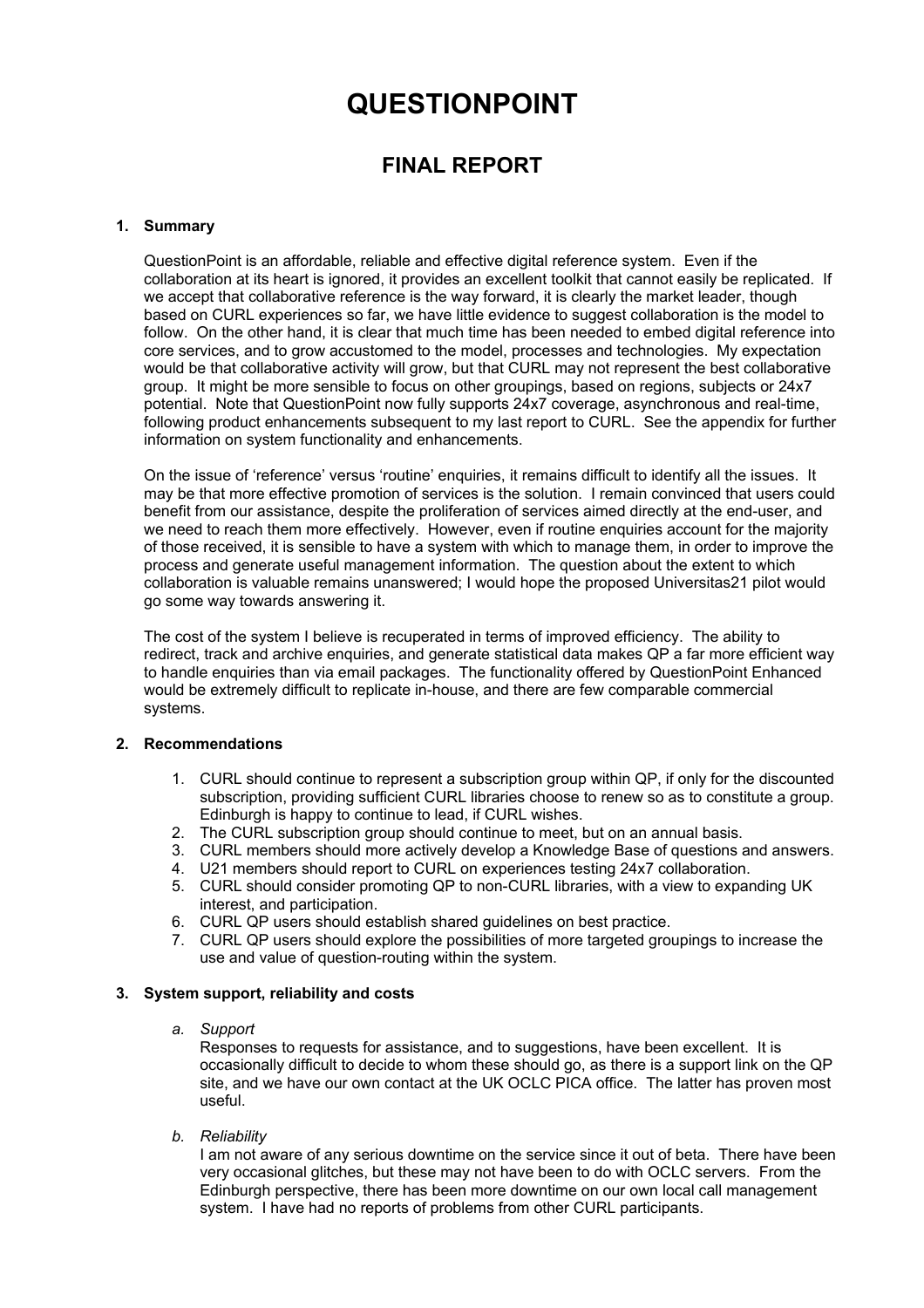#### *c. Costs*

The cost to renew is estimated to be £1800 (inc. VAT) per institution, assuming we benefit from a consortial discount of 10% (dependent on at least 6 institutions renewing). QuestionPoint Enhanced Communications doubles the subscription cost. There are also, of course, other costs which are harder to define. Much staff time has been spent in setting up, training and supporting the system. Edinburgh has 1 FTE devoted to electronic reference, but this also includes the handling of enquiries through other systems, and some development work. Other staff also now use QP, but were already using email to handle enquiries, so after an initial investment in training, are not expending more time on enquiry work, overall.

### **4. CURL group news and reports**

a. Group meeting, May 2003

The group met at the National Library of Scotland in May. The meeting was also attended by Jeff Penka, the QP Manager, over from the US, and two OCLC PICA staff. Discussion was constructive and opinions positive. There was also a useful live demo of the Enhanced Communications system. Fuller details are at <http://www.lib.ed.ac.uk/qp/curl.shtml>

- b. Usage statistics, ranked according to use (*total number of questions received, April 02 July 03*; **monthly high**)
	- i. Edinburgh *877*; **109** (April 2003)
	- ii. National Library of Scotland *816*; **104** (November 2002)
	- iii. Liverpool *246*; **66** (February 2003)
	- iv. Nottingham *185*; **42** (July 2003)
	- v. Glasgow *160*; **26** (November 2002)
	- vi. British Library (not accepting enquiries direct from users) *101*; **27** (October 2002)
	- vii. Birmingham *52*; **31** (May 2002)
	- viii. CURL total *2504*; **333** (April 2003)
- c. News from participating institutions
	- i. Edinburgh
		- Comparing QP with a local CMS. Plan to decide on one, or the other, or both, by end 2004.
		- 28 staff accounts on the system (6 regular users).
		- About to start trialing the Enhanced Communications software.
		- Planning 24x7 proposal with Universitas21 partners.
		- About to participate in the VLE pilot
		- 25% rise in electronic reference work generally, 2002-2003.
		- Renewal end 2003? Yes
	- ii. National Library of Scotland
		- No recent feedback received.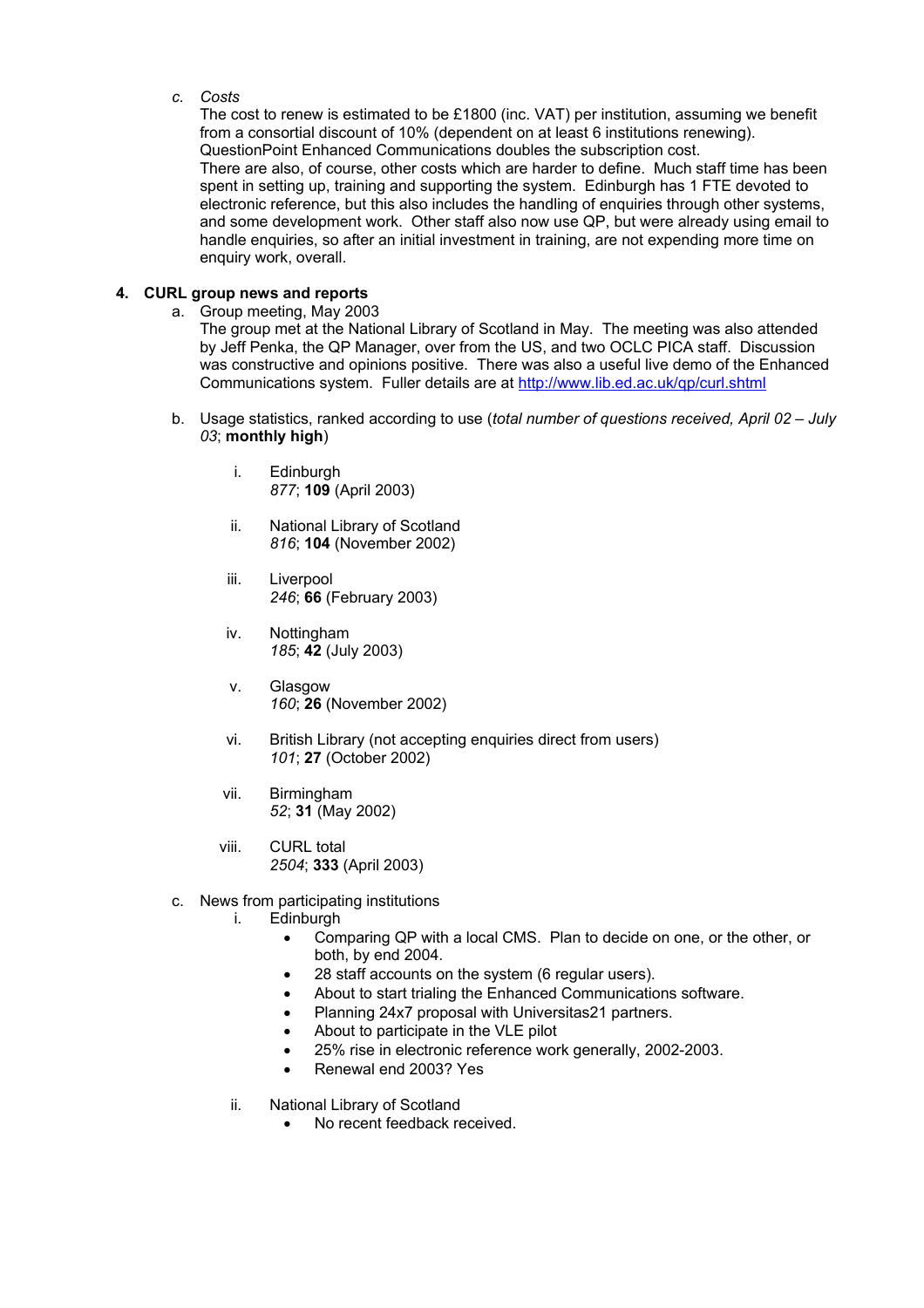- iii. Liverpool
	- Use of the service is steadily increasing
		- 8 staff accounts on the system all positive about it.
	- If renewed, hope to test global routing, and chat.
	- Despite lack of use this far, potential seen for collaborative reference, with correct groupings.
	- QP regarded as offering a toolkit it would be difficult to replicate.
	- Renewal end 2003? Probably
- iv. Nottingham
	- Steady use, but not as great as anticipated links made more prominent.
	- 17 staff accounts on the system.
	- Questions have on occasion been referred to CURL partners through the system.
	- Short trial of chat earlier this year little takeup.
		- Renewal end 2003? Not sure
- v. Glasgow
	- No recent changes some issues with types of enquiry received, e.g. housekeeping, and from externals with no affiliation.
	- Will be involved in 24x7 proposal with Universitas21 partners.
	- Renewal end 2003? Yes
- vi. British Library
	- Plan to develop a specialist QP service in three subject areas over the next three years.
	- No decision yet taken about continued involvement in QP Global.
- vii. Birmingham
	- Have not been able to exploit QP as much as hoped over the subscription period, due to unrelated factors.
	- Second phase of web-based library services gateway will develop virtual reference, using QP, which is seen as being central over the next phase.
	- There is interest in enquiry-referral, and chat for 24x7.
	- Will be involved in 24x7 proposal with Universitas21 partners.
	- Renewal end 2003? Yes
- viii. CURL group as a whole
	- A general feeling that real 'reference' questions are outweighed by technical or routine enquiries. This makes it less sensible to collaborate, as enquiries are often easy to answer, or specific to the institution. Complex enquiries are often to do with unique special collections.
- d. Potential members
	- i. National Library of Wales
		- No recent feedback received.
	- ii. Oxford
		- No recent feedback received.

### **5. Global developments**

*a. QP Advisory Board* 

There is now an Advisory Board, chaired by OCLC and Library of Congress. In early 2003, R. David Lankes was invited to join it. Lankes is Executive Director, Information Institute of Syracuse, and founded the Virtual Reference Desk project and annual conference [\(http://www.vrd.org/](http://www.vrd.org/)). He is one of the leading players in this area, and his presence on the QP Board is indicative of its status in the digital reference sector.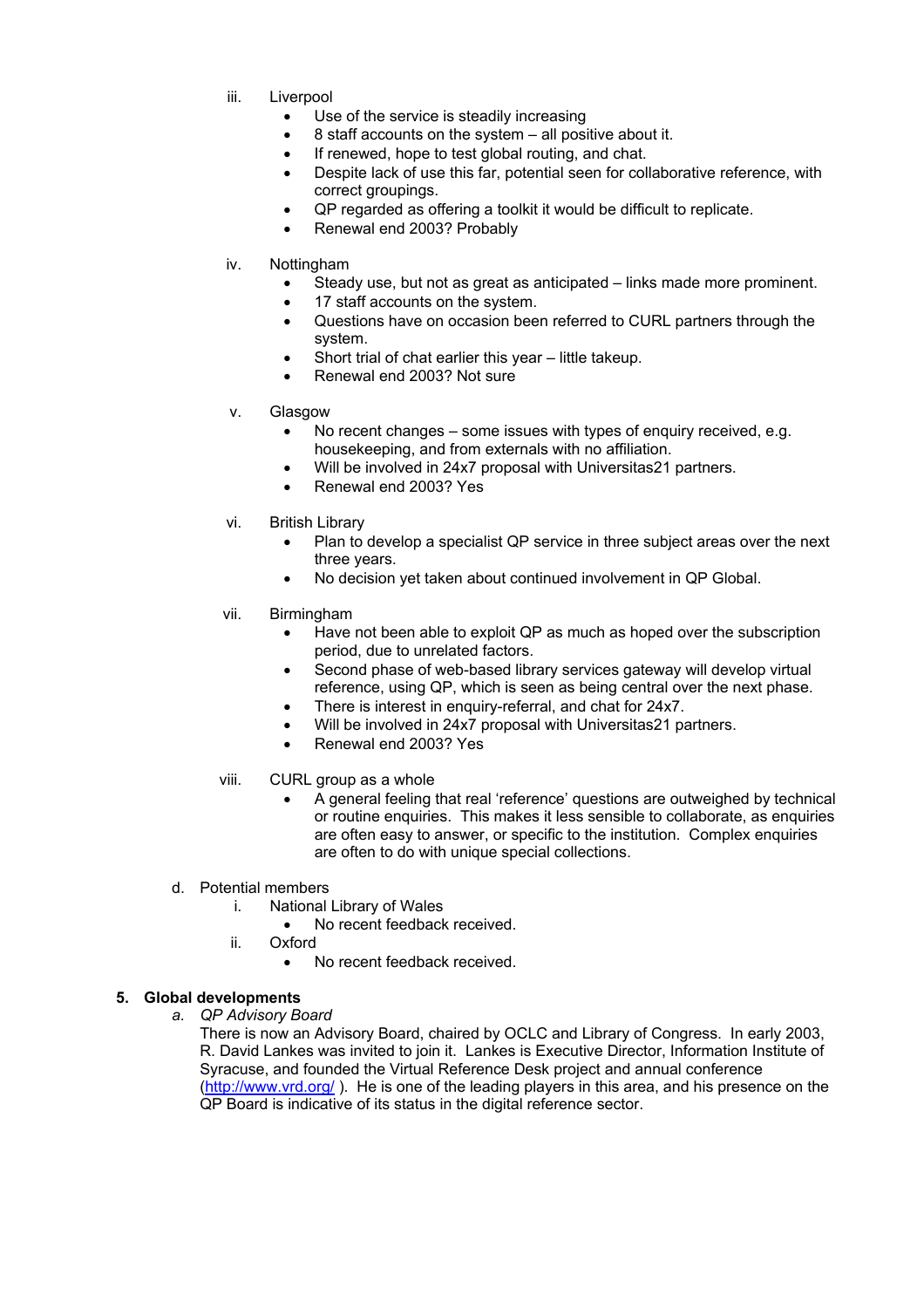#### *b. International standards*

The development of digital reference communities, with an interest in collaboration, has resulted in interest in the application of standards, metadata and protocols in order to allow the sharing of enquiries according to subject, scope, workload, time etc. OCLC clearly has a track record in the development of library-related standards and metadata schema, which means that QP may have the edge over competitor products, and certainly over homegrown systems, for networked, and potentially collaborative, digital reference. Of particular relevance:

i. QuIP/QATP

The Question Interchange Profile has developed as a means of expressing sets of 'interchanges'. These could then be transmitted so that question and answer sets can be made widely available as metadata-encoded digital objects. See<http://www.vrd.org/Tech/QuIP/1.01/QuIP1.01d.PDF> OCLC has been considering QuIP since 2000, and a full QuIP protocol was proposed to NISO at a workshop on networked digital reference services in 2001. This has since morphed into the Question/Answer Transaction (QAT) Protocol (QATP) – see below.

ii. NISO Standards Committee AZ

The above workshop resulted in the establishment of this committee, which is tasked with looking at the 'question processing transaction protocol' and 'networked reference metadata element sets'. Members of the OCLC QuestionPoint team are represented on the committee. A QATP working draft is at <http://www.loc.gov/standards/netref/usecases-second-working-draft.html> The committee homepage is [http://www.niso.org/committees/committee\\_az.html](http://www.niso.org/committees/committee_az.html)

*c. Quality and processes* 

CURL members have all experienced varying challenges relating to the issue of how to approach the provision of an electronic reference service. E.g. how should it be staffed? How is it embedded in existing structures? What is best practice/acceptable regarding enquiry turnaround time? And so on.

 $QP'$  as a system cannot help us to answer these questions, but by being part of the QP network, we benefit in two ways:

- i. If institutions choose to participate in the global network, they are expected to adhere to member guidelines. Institutions not involved globally, can also use the guidelines as a starting point for establishing a quality digital reference service. The guidelines address factors such as quality, accuracy, response time and monitoring of performance. <http://www.questionpoint.org/web/members/memberguidelines.html>
- ii. We can also benefit from greater development work carried out by other QP users. The Library of Congress, for example, has written a draft best practice document which looks at implementation administration and quality. [http://www.loc.gov/rr/digiref/QP\\_best\\_practices.pdf](http://www.loc.gov/rr/digiref/QP_best_practices.pdf)
- *d. QP global membership and stats (1st 12 months of live service, to July 2003)* 
	- 800 subscribing libraries
	- 19 countries involved
	- 110 000 interactions handled, in total.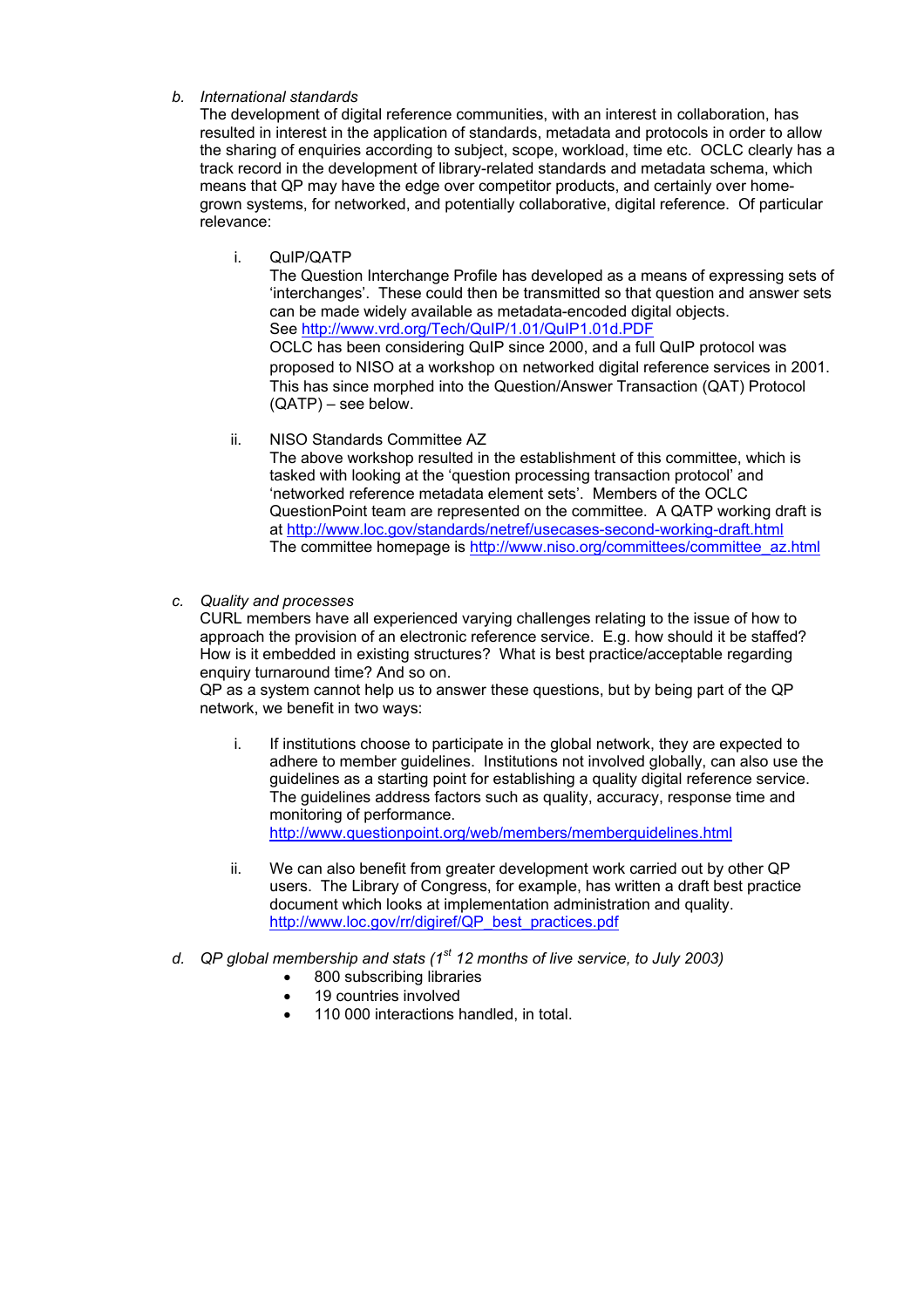#### *e. Competitor products*

The market for digital reference product remains immature. There are a number of systems available to support real-time communications, and a number of collaborative content solutions, but most are not targeted specifically at libraries or reference services (the exceptions being *eLibrarian*, *Rakim*, and *24/7 Reference*). 'Toolkits' of digital reference systems such as QuestionPoint are very few in number; I am only aware of QuestionPoint and the LSSI *Virtual Reference Toolkit*. LSSI has been the market leader in this area, but I have been led to believe it is significantly more expensive than QP. Furthermore, Steve Coffman, VP of the LSSI reference division, is an outspoken opponent of collaborative reference (See "What's Wrong with Collaborative Digital Reference?", *American Libraries*, December 2002).

Details of LSSI product at <http://www.vrtoolkit.net/>

Simon Bains Online Services Manager Edinburgh University Library, September 2003